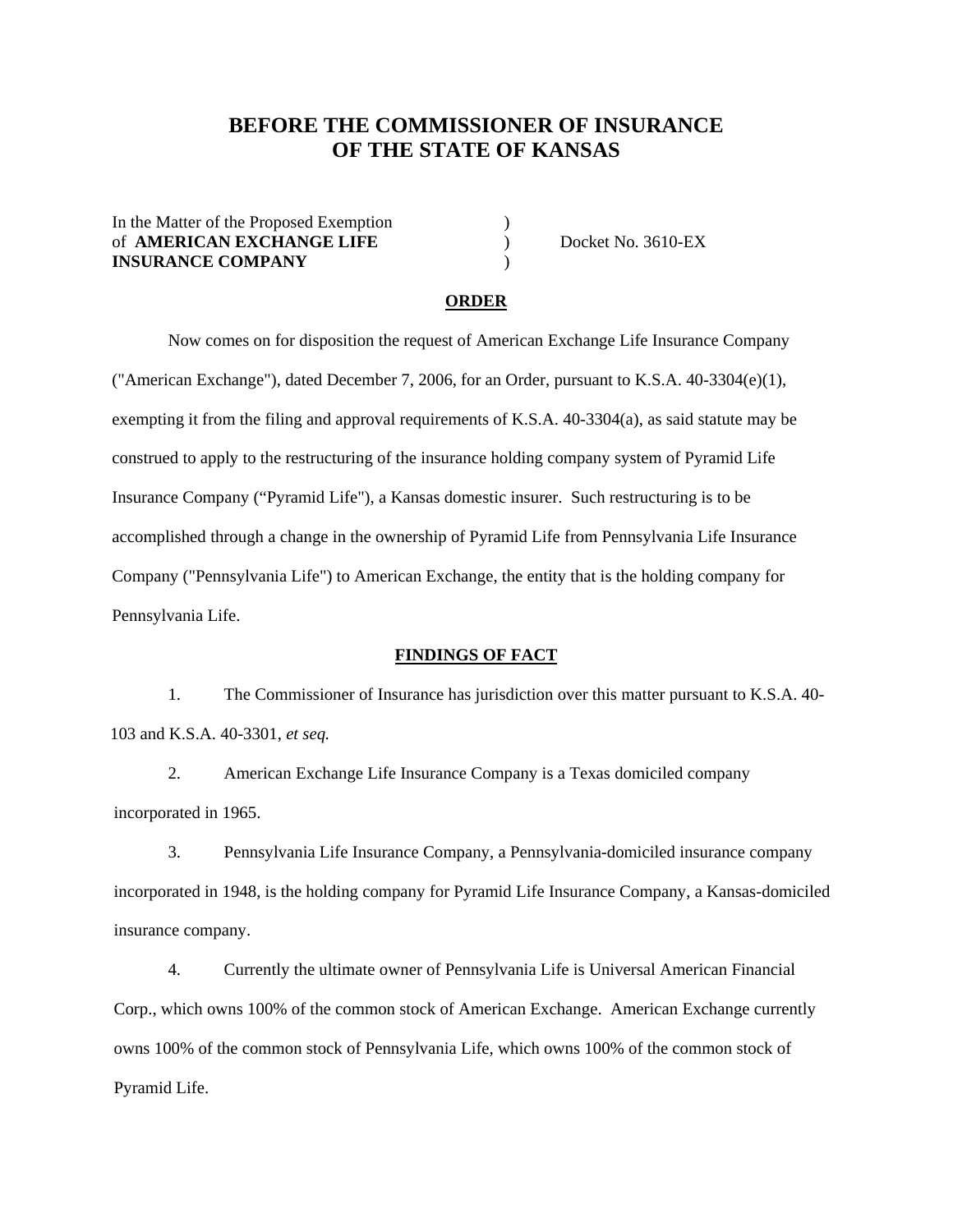5. American Exchange, Pennsylvania Life, and Pyramid Life propose to enter into a Stock Purchase Agreement ("Agreement") to become effective on December 31, 2006. Pursuant to the Agreement, Pennsylvania Life will sell 100% of the shares of Pyramid Life's issued and outstanding common stock to American Exchange, its parent company, for a Purchase Price of approximately \$58,000,000, which is the sum of

- \$33,506,848, representing the statutory book value of Pyramid Life, as of September 30, 2006;
- \$1,000,000, representing the premium for all of Pyramid Life's certificates of authority to operate as an insurance company in good standing;
- plus or minus the difference in the market value minus the statutory book value of Pyramid Life's investment portfolio as of the Closing Date; and
- \$22,700,000, representing the present value of Pyramid Life's in force business.

6. At Closing, the Purchase Price shall be paid by American Exchange to Pennsylvania Life

in immediately available cash funds in the amount of \$30,000,000. The remainder of the Purchase Price of approximately \$28,000,000 will be paid by means of a debenture issued from American Exchange to

Pennsylvania Life.

7. Subsequent to the cash payment at Closing, Pyramid Life will be a wholly owned

subsidiary of American Exchange.

8. Both before and after American Exchange's acquisition of Pyramid Life from

Pennsylvania Life, Universal American Financial Corp. is and will continue to be the ultimate controlling

person in the insurance holding company system.

## **CONCLUSIONS OF LAW**

9. K.S.A. 40-3304(a) states, in part, as follows:

(a) No person other than the issuer shall . . . enter into any agreement to exchange securities, or, seek to acquire, or acquire, in the open market or otherwise, any voting security of a domestic insurer if, . . . at the time . . . any such agreement is entered into, . . . such person has filed with the commissioner of insurance and has sent to such insurer, a statement containing the information required by this section and such . . . agreement . . . has been approved by the commissioner of insurance in the manner hereinafter prescribed.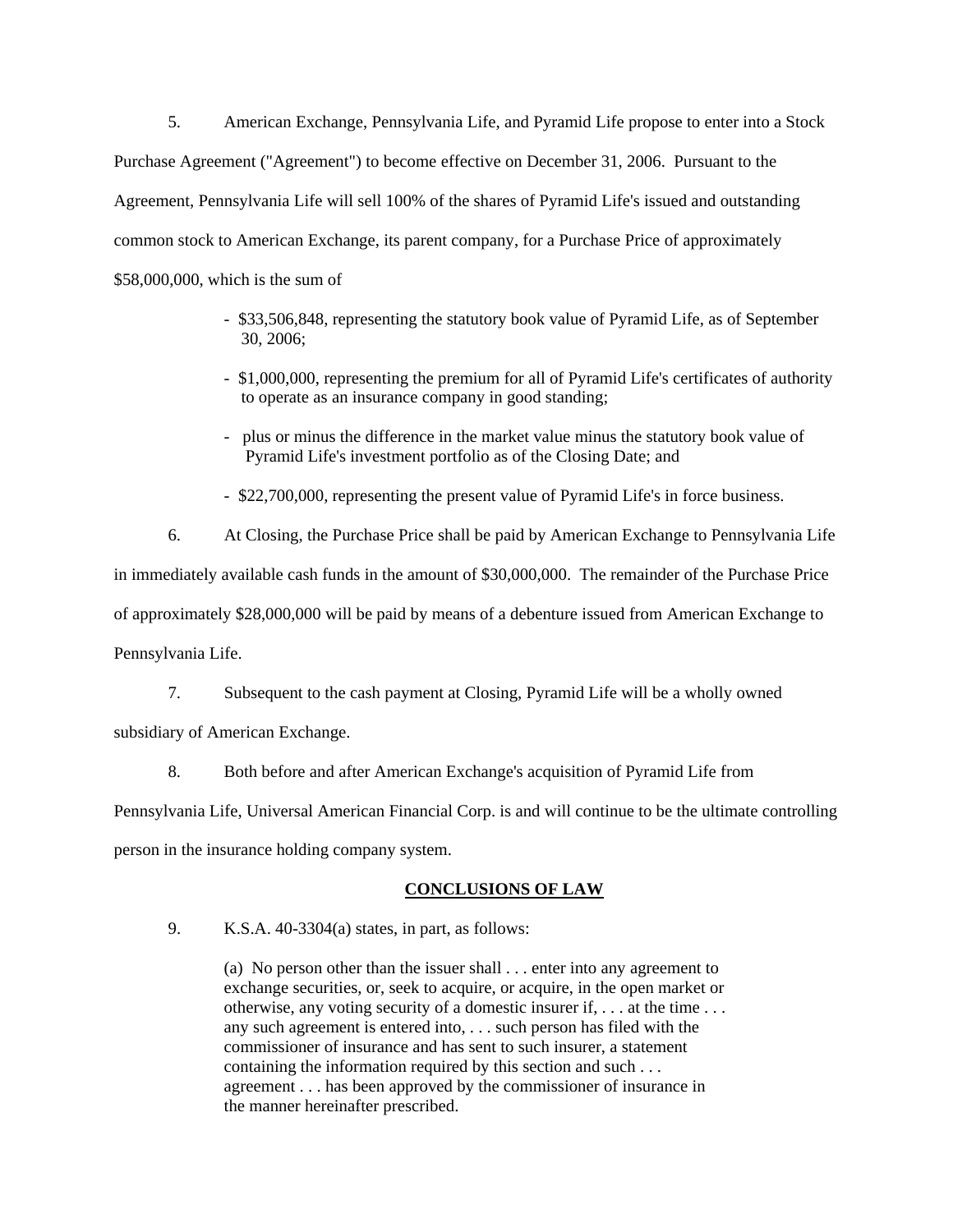10. K.S.A. 40-3304(e) states as follows:

(e) The provisions of this section shall not apply to:

Any offer, request, invitation, agreement or acquisition which the commissioner of insurance by order shall exempt therefrom as: (1) Not having been made or entered into for the purpose and not having the effect of changing or influencing the control of a domestic insurer; . . .

11. Based upon the information enumerated in the Findings of Fact contained in paragraphs one through eight above, and the representations made on behalf of American Exchange Life Insurance Company, the restructuring of the holding company system, whereby the stock ownership of Pyramid Life Insurance Company will be purchased by American Exchange from Pennsylvania Life Insurance Company, is not made for the purpose of and will not have the effect of changing or influencing the control of Pyramid Life, a Kansas-domiciled insurer.

## **IT IS THEREFORE ORDERED BY THE COMMISSIONER OF INSURANCE THAT:**

1. American Exchange Life Insurance Company shall be exempt from the filing and approval requirements of K.S.A 40-3304(a), as they may be deemed to apply to the reorganization of Universal American Financial Corp., the holding company for Pyramid Life Insurance Company, provided the reorganization is effected within sixty (60) days of the date of this Order.

2. American Exchange shall comply with all of the provisions and requirements of K.S.A. 40-3301, *et seq.,* in the future.

3. The Commissioner of Insurance retains jurisdiction over this matter to issue any and all further Orders deemed appropriate or to take such further action as necessary to dispose of this matter.

#### **Notice of Rights**

 American Exchange Life Insurance Company is entitled to a hearing pursuant to K.S.A. § 77-537, the Kansas Administrative Procedure Act. If Applicant desires a hearing, they must file a written request for a hearing with:

John W. Campbell, General Counsel Kansas Insurance Department 420 S.W. 9th Street Topeka, Kansas 66612.